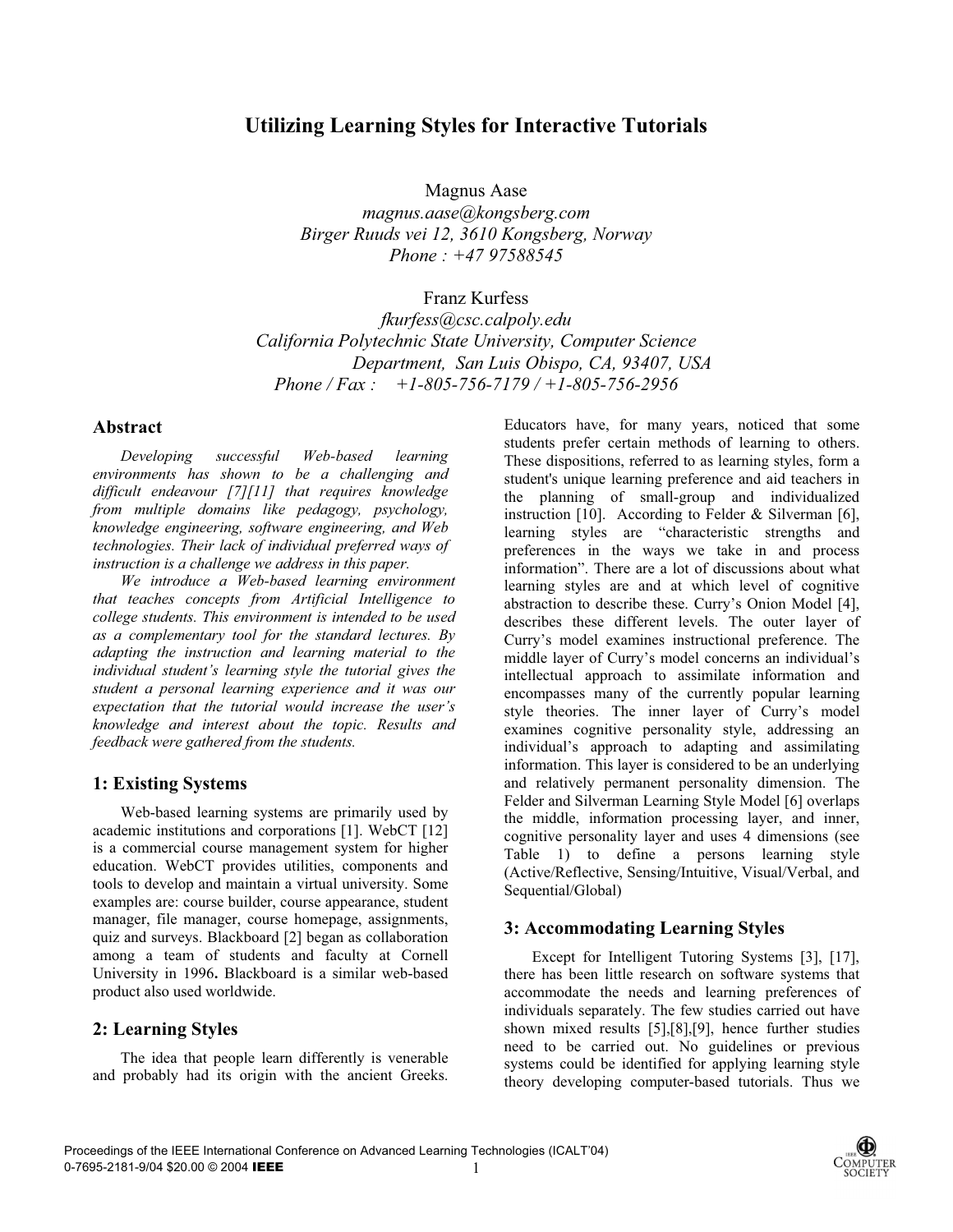decided to explore possibilities offered by the different learning style models, starting with Felder and Silverman's learning style model [6]. The next step was to outline an approach that accommodated the different learning styles within this model in an online learning environment. The online learning environment, the ITT, has two major components, the ITT framework, and the learning material based on the domain knowledge. The users of the online system register and create their own profile, containing their learning styles, to which the system would adapt. Their specific learning style is made up by taking an online questionnaire developed by [6]. The learning material is developed according to the different learning styles described by the [6] and integrated in the tutorial. Visual learners get more learning material with diagrams and illustrations than the verbal learner, who gets more text-based material. The active learner will be given more opportunities for interaction than the reflective learner who will get more question-based and material containing critical analyses. The sensory learners receive facts, glossaries and previous work by other students, while the intuitive ones are presented with abstract material and hyperlinks leading to other sources. Table 1 illustrates the preferences and dimensions in the Felder & Silverman model.

| <b>Definitions</b> | <b>Dimensions</b> |                  | <b>Definitions</b>   |
|--------------------|-------------------|------------------|----------------------|
| Do it              | Active            | Reflective       | Think about          |
|                    |                   |                  |                      |
| Learn Facts        | Sensing           | <i>Intuitive</i> | Learn                |
|                    |                   |                  | Concepts             |
| Require            | Visual            | Verbal           | Require              |
| Pictures           |                   |                  | reading<br><b>or</b> |
|                    |                   |                  | lecture              |
| Step by Step       | Sequential        | Global           | <b>Big Picture</b>   |

**Table 1: Preferences in the Felder & Silverman model**

### **4: The Interactive Teaching Tutorial**

The framework for the prototype, the Interactive Teaching Tutorial (ITT) uses Microsoft's ASP for Web scripting when, presenting learning material based on the user's learning style. By progressing through the folder structure for the learning material on a web server, it presents the files and folders as hyperlinks for the student. For implementing the ITT learning material, several media were utilized: diagrams, video lectures, PowerPoint slides, Java applets, text, sample code, audio and animations. The ITT Framework is illustrated in Figure 1.

#### **4.1: Interfaces**

Two different interfaces are implemented, a student interface and an interface for the instructor. Both interfaces require a username and a password for login. The first time students are using the system they register and complete the Felder & Silverman's learning style questionnaire. A profile is created and stored in the user's profile in the profile database. The user navigates through the Web pages to learn the class material maintained and updated by the instructor. The menu pages are dynamically generated based on the classes and modules available. The interface for the instructor can display quiz results from the users. The instructor logs on as an administrator and has access to quiz results retrieved from the quiz database. The purpose of this interface is to examine how the different types of learners perform after using the tutorial. Each quiz shows individual total score, score for each question, quiz averages, and performance from each different learning style group.



**Figure 1: The ITT Framework** 

#### **4.2: Learning Style Templates & Profiles**

The learning style template describes, for example, the sequence in which the material will be presented in the tutorial for a given learning style. The profiles contain information about individual users such as username, password, first name, last name, email address, user ID number, and the result from the Learning Style Questionnaire.

#### **4.3: Learning Modules**

The learning module contains all the learning material for the tutorial and the menu module presents all available classes. The class modules contain all the learning material for a specific class. Each concept module contains learning material, a toolkit, a tutorial, preferences and a discussion group.